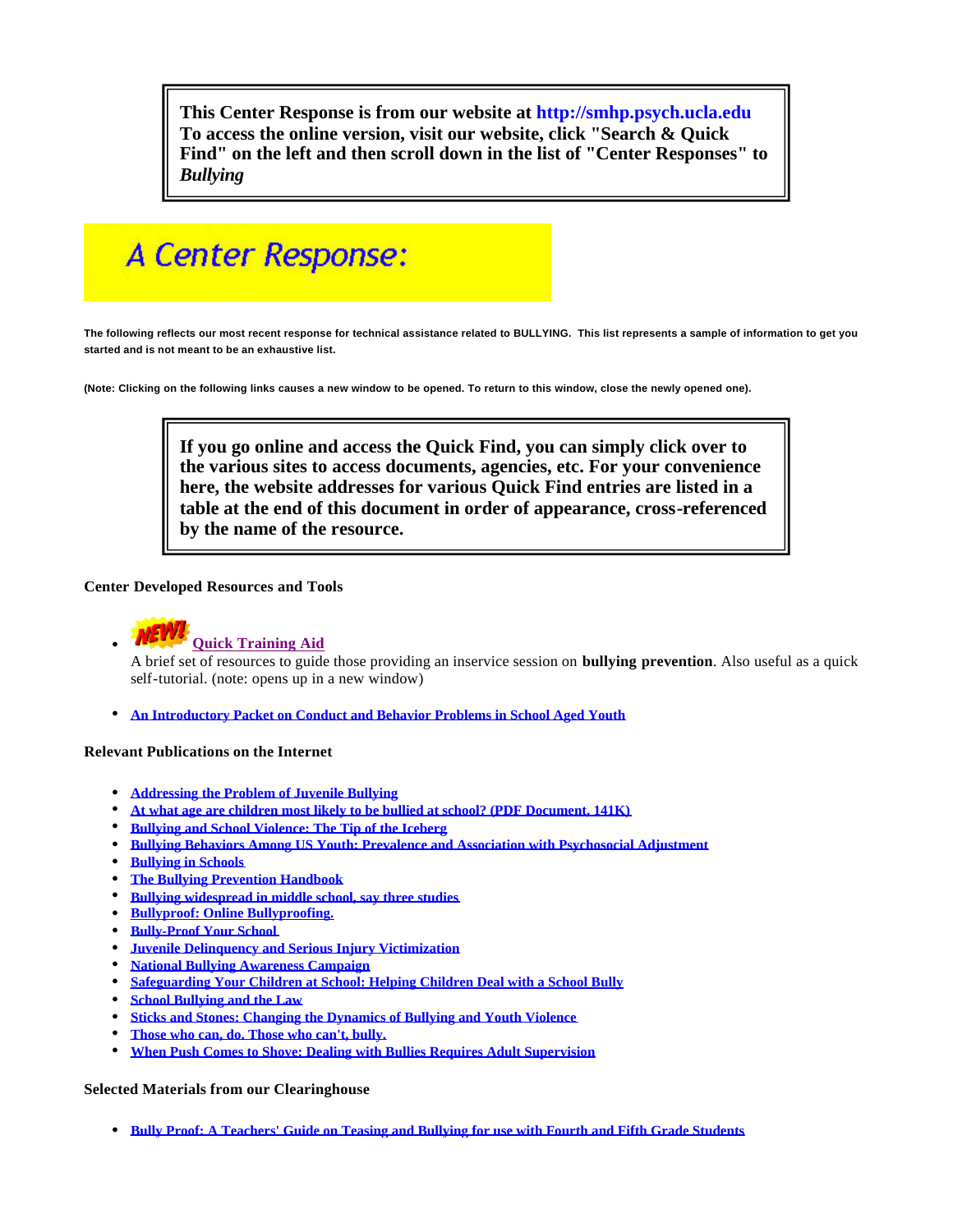- <sup>l</sup> **Childhood Depression: Is it on the rise?**
- <sup>l</sup> **Preventing Bullying: A Manual For Schools And Communities**
- **Preventing Youth Hate Crime**
- **c** Ouit It!: A Teacher's Guide on Teasing and Bullying for Use with Students in Grades K-3
- <sup>l</sup> **School Bullying and Victimization**

#### **Related Agencies and Websites**

- <sup>l</sup> **Anti-Bullying Network**
- **National School Safety Center**
- **The Peace Center**
- **Wellesley Centers for Women**

### **Relevant Publications That Can Be Obtained at Your Local Library**

- <sup>l</sup> *The Bully Free Classroom : Over 100 Tips and Strategies for Teachers K-8* **. By A.L. Beane (1999). Free Spirit Pub.**
- <sup>l</sup> *Bullying at School : What We Know and What We Can Do (Understanding Children's Worlds)* **. By D. Olweus (1994). Blackwell Pub.**

*Towards Bully-Free Schools***. By D. Glover, N. Cartwright & D. Gleeson (1997). Open Univ Pr.**

**We hope these resources met your needs. If not, feel free to contact us for further assistance.For additional resources related to this topic, use our search page to find people, organizations, websites and documents. You may also go to our technical assistance page for more specific technical assistance requests.**

**If you haven't done so, you may want to contact our sister center, the Center for School Mental Health Assistance at the University of Maryland at Baltimore.**

**If our website has been helpful, we are pleased and encourage you to use our site or contact our Center in the future. At the same time, you can do your own technical assistance with "The fine Art of Fishing" which we have developed as an aid for do-it-yourself technical assistance.**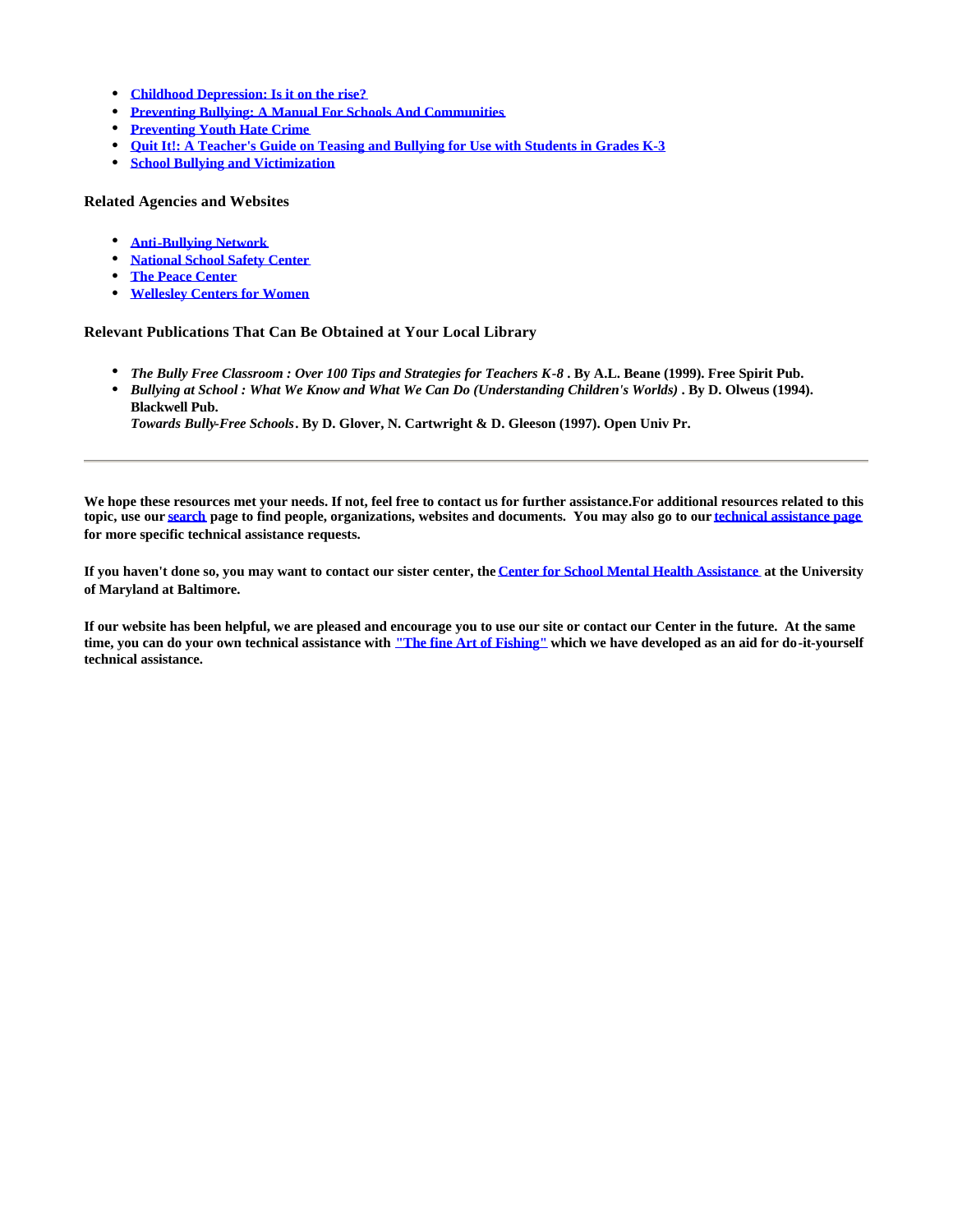| <b>Shortcut Text</b>                                                                                      | <b>Internet Address</b>                                                            |  |
|-----------------------------------------------------------------------------------------------------------|------------------------------------------------------------------------------------|--|
| Quick Training Aid                                                                                        | http://smhp.psych.ucla.edu/qf/bully_qt/                                            |  |
| An Introductory Packet on Conduct and<br>Behavior Problems in School Aged Youth                           | file:///G:/packets%20backup/quick%20training%<br>20aids/intropak.htm#behprob       |  |
| Addressing the Problem of Juvenile Bullying                                                               | http://www.ncjrs.org/txtfiles1/ojjdp/fs200127.txt                                  |  |
| At what age are children most likely to be<br>bullied at school? (PDF Document, 141K)                     | http://www3.interscience.wiley.com/cgi-bin/fulltext?<br>ID=86513521&PLACEBO=IE.pdf |  |
| Bullying and School Violence: The Tip of the<br>Iceberg                                                   | http://eric.ed.gov/ERICWebPortal/Home.portal?_nfpb=true&_pageLabel=RecordDetai     |  |
| Bullying Behaviors Among US Youth:<br>Prevalence and Association with Psychosocial<br>Adjustment          | http://www.ncbi.nlm.nih.gov/entrez/query.fcgi?cmd=Retrieve&db=PubMed&list_uids=    |  |
| <b>Bullying in Schools</b>                                                                                | http://www.ed.gov/databases/ERIC_Digests/ed407154.html                             |  |
| The Bullying Prevention Handbook                                                                          | http://www.austin-safeplace.org/site/PageServer?pagename=program_kcl_bullying      |  |
| Bullying widespread in middle school, say three<br>studies                                                | http://www.apa.org/monitor/oct99/cf3.html                                          |  |
| Bullyproof: Online Bullyproofing.                                                                         | http://www.bullyproof.org/background.html                                          |  |
| <b>Bully-Proof Your School</b>                                                                            | http://www.educationworld.com/a_admin/admin/admin018.shtml                         |  |
| Juvenile Delinquency and Serious Injury<br>Victimization                                                  | http://ojjdp.ncjrs.org/pubs/violvict.html#188676                                   |  |
| National Bullying Awareness Campaign                                                                      | http://www.nea.org/schoolsafety/bullying.html                                      |  |
| Safeguarding Your Children at School: Helping<br>Children Deal with a School Bully                        | http://www.pta.org/pr_magazine_article_details_1117638753468.html                  |  |
| School Bullying and the Law                                                                               | http://www.antibullying.net/law.htm                                                |  |
| Sticks and Stones: Changing the Dynamics of<br>Bullying and Youth Violence                                | http://www.wiclearinghouse.com/                                                    |  |
| Those who can, do. Those who can't, bully.                                                                | http://www.successunlimited.co.uk/chldnews.htm                                     |  |
| When Push Comes to Shove: Dealing with<br>Bullies Requires Adult Supervision                              | http://www.pta.org/pubs/whenpu.htm                                                 |  |
| Bully Proof: A Teachers' Guide on Teasing and<br>Bullying for use with Fourth and Fifth Grade<br>Students | http://smhp.psych.ucla.edu/smhp.exe?<br>ACTION=POPUP&ITEM=2102DOC84                |  |
| Childhood Depression: Is it on the rise?                                                                  | http://smhp.psych.ucla.edu/smhp.exe?<br>ACTION=POPUP&ITEM=3002DOC43                |  |
| Preventing Bullying: A Manual For Schools<br>And Communities                                              | http://smhp.psych.ucla.edu/smhp.exe?<br>ACTION=POPUP&ITEM=2108DOC80                |  |
| Preventing Youth Hate Crime                                                                               | http://smhp.psych.ucla.edu/smhp.exe?<br>ACTION=POPUP&ITEM=2108DOC81                |  |
| Quit It!: A Teacher's Guide on Teasing and<br>Bullying for Use with Students in Grades K-3                | http://smhp.psych.ucla.edu/smhp.exe?<br>ACTION=POPUP&ITEM=2102DOC85                |  |
| School Bullying and Victimization                                                                         | http://smhp.psych.ucla.edu/smhp.exe?<br>ACTION=POPUP&ITEM=2108DOC53                |  |
| Anti-Bullying Network                                                                                     | http://www.antibullying.net/index.html                                             |  |
| National School Safety Center                                                                             | http://www.nssc1.org/                                                              |  |
| The Peace Center                                                                                          | http://www.peacecenter.org/                                                        |  |
| <b>Wellesley Centers for Women</b>                                                                        | http://www.wellesley.edu/WCW/                                                      |  |
| search                                                                                                    | http://smhp.psych.ucla.edu/search.htm                                              |  |